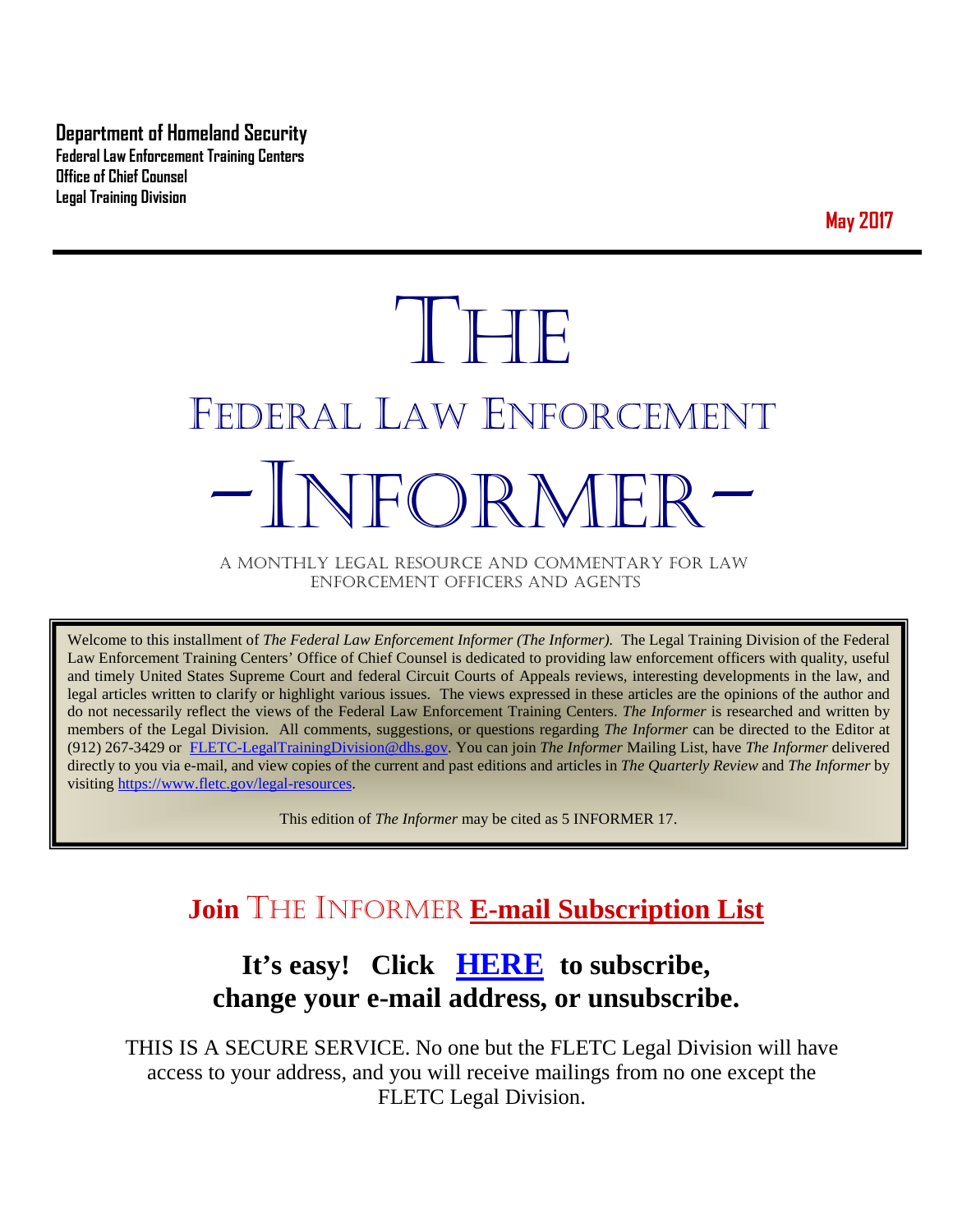# **The Informer – May <sup>2017</sup>**

# **Case Summaries**

# **[Circuit Courts of Appeals](#page-4-0)**

### **[Second Circuit](#page-4-1)**

| <b>United States v. Babilonia:</b> Whether the warrantless search of the defendant's car was<br>valid under the automobile exception, and whether the warrantless seizure of evidence                                                                                                         |
|-----------------------------------------------------------------------------------------------------------------------------------------------------------------------------------------------------------------------------------------------------------------------------------------------|
| <b>United States v. Diaz:</b> Whether it was objectively reasonable for an officer to believe<br>that a stairwell in an apartment building constituted a "public place" within the meaning                                                                                                    |
| <b>Fifth Circuit</b>                                                                                                                                                                                                                                                                          |
| <b>Hanks v. Rogers:</b> Whether an officer was entitled to qualified immunity after he delivered                                                                                                                                                                                              |
| <b>United States v. Henry:</b> Whether it was objectively reasonable for officers to believe that<br>the defendant violated Louisiana law after they noticed the license-plate frame on the<br>defendant's car obstructed the view of the expiration date on the plate's registration sticker |
| Texas v. Kleinert: Whether a federal district court properly applied the federal-officer-<br>removal statute when a federal officer was charged with manslaughter in state court, and                                                                                                         |
| <b>United States v. Broca-Martinez:</b> Whether a state computer database check that indicated<br>a vehicle's insurance status was "unconfirmed" established reasonable suspicion for an officer                                                                                              |
| <b>Sixth Circuit</b>                                                                                                                                                                                                                                                                          |
| <b>Estate of Hill v. Miracle:</b> Whether an officer was entitled to qualified immunity after he<br>deployed his taser against a disoriented, combative person, so paramedics could insert                                                                                                    |
| <b>Eighth Circuit</b>                                                                                                                                                                                                                                                                         |
| <b>United States v. Murillo-Salgado:</b> Whether a trooper unlawfully prolonged the duration<br>of a traffic stop, and whether the warrantless search of an air compressor in the back of a                                                                                                   |
| United States v. Peoples: Whether the officers' warrantless entry into a motel room                                                                                                                                                                                                           |
|                                                                                                                                                                                                                                                                                               |

♦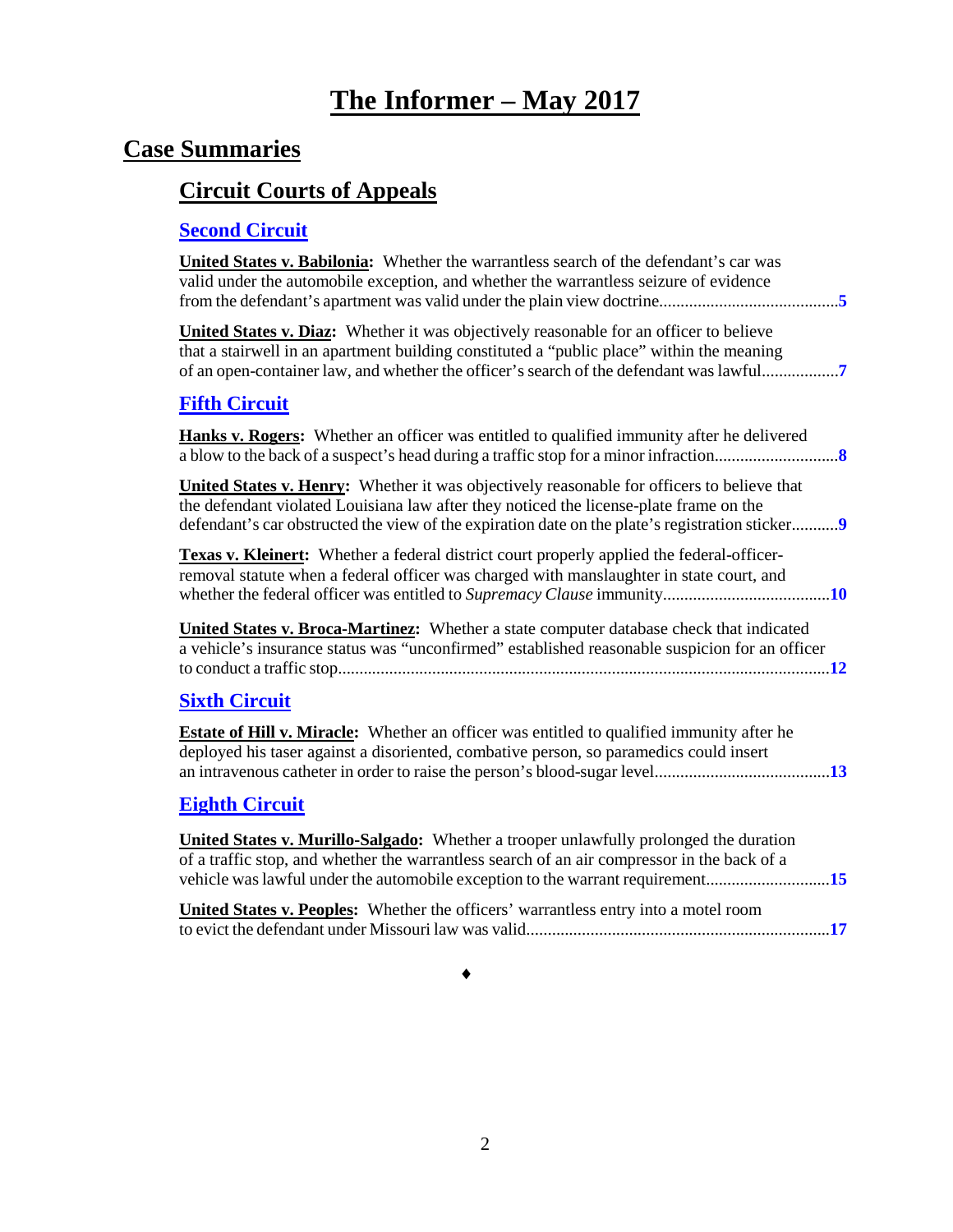#### **FLETC Informer Webinar Series**

#### **1. Wednesday June 7, 2017**

**Live Webinar:** Law Enforcement Legal Update (3 hours) – 1:00 p.m. EDT To participate in this webinar: **<https://share.dhs.gov/informer>**

♦

#### **2. Monday June 12, 2017**

**Rewind Replay:** 3-Hour Law Enforcement Legal Update – 9:00 a.m. EDT To participate in this webinar: **<https://share.dhs.gov/rewind/>**

**Live Webinar:** The Carroll Doctrine (2 hours) – 2:00 p.m. EDT To participate in this webinar: **<https://share.dhs.gov/informer>**

#### ♦

#### **3. Tuesday June 13, 2017**

**Rewind Replay:** 3-Hour Law Enforcement Legal Update – 8:00 a.m. EDT To participate in this webinar: **<https://share.dhs.gov/rewind/>**

**Rewind Replay:** The Carroll Doctrine (2 hours) – 11:30 a.m. EDT To participate in this webinar: **<https://share.dhs.gov/rewind/>**

**Live Webinar:** Discovery for Law Enforcement Officers (2 hours) 2:00 p.m. EDT To participate in this webinar: **<https://share.dhs.gov/informer>**

**Rewind Replay:** 3-Hour Law Enforcement Legal Update – 5 p.m. EDT To participate in this webinar: **<https://share.dhs.gov/rewind/>**

♦

#### **4. Wednesday June 14, 2017**

**Live Webinar:** Bruce's Brownbag (Case of the Week - 30 minutes) – 11:45 a.m. EDT To participate in this webinar: **<https://share.dhs.gov/bbw/>**

**Rewind Replay:** Discovery for Law Enforcement Officers (2 hours) To participate in this webinar: **<https://share.dhs.gov/rewind/>**

#### ♦

#### **5. Friday June 16, 2017**

**Live Webinar:** Terry Stops and Frisks (2 hours) – 2:00 p.m. EDT To participate in this webinar: **<https://share.dhs.gov/informer>**

♦

**Contact Bruce-Alan Barnard – Attorney-Advisor, Glynco, GA with questions concerning the Live Webinars, Rewind Replays and Bruce's Brownbag webinar listed above at: [bruce.barnard@dhs.gov](mailto:bruce.barnard@dhs.gov)**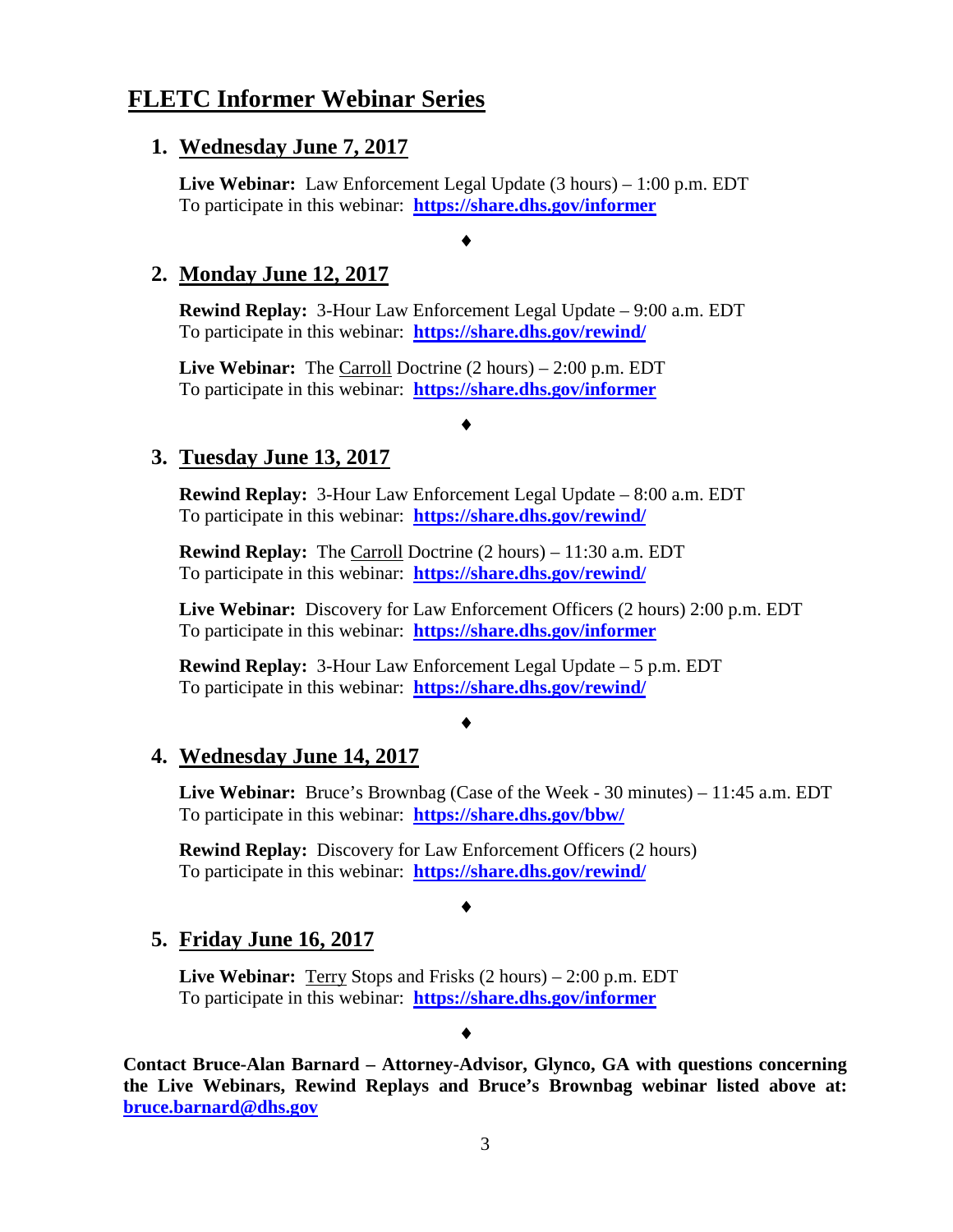#### **6. Wednesday June 21, 2017**

**Live Webinar:** Major Crimes Act (1 hour) – 1:30 p.m. MDT To participate in this webinar: **<http://share.dhs.gov/indianlaw>**

♦

#### **7. Wednesday July 26, 2017**

**Live Webinar:** Assimilative Crimes Act (ACA) and Violence Against Women Reauthorization Act of 2013 (VAWA) (1 hour) - 1:30 p.m. MDT To participate in this webinar: **<http://share.dhs.gov/indianlaw>**

♦

**Contact Robert Duncan - Attorney-Advisor, FLETC – Artesia, NM with questions concerning the Major Crimes Act or the ACA/VAWA webinars listed above at: [robert.duncan@fletc.dhs.gov.](mailto:robert.duncan@fletc.dhs.gov)**

#### ♦

#### **Virtual Symposium – July 24 and 25, 2017**

The Federal Law Enforcement Training Centers and partner organizations are sponsoring an interactive virtual continuing legal education (CLE) training conference to develop and enhance knowledge of agency/component missions, emerging areas of law, and new developments in training. The virtual conference will be held on July 24 and 25, 2017 from 10:30 a.m. EDT to 4:00 p.m. EDT and can be accessed by visiting **<http://share.dhs.gov/symposium>**. Registration is not required. Attendees with a HSIN login may use existing credentials. Attendees without a HSIN login may log in as a guest. Please contact Tammy Fields at **[tammy.fields@fletc.dhs.gov](mailto:tammy.fields@fletc.dhs.gov)** or Robert Duncan at **[robertduncan@fletc.dhs.gov](mailto:robertduncan@fletc.dhs.gov)** for more information.

#### ♦

#### **To participate in a FLETC Informer Webinar / Virtual Symposium**

- 1. Click on the link to access the Homeland Security Information Network (HSIN).
- 2. If you have a HSIN account, enter with your login and password information.
- 3. If you do not have a HSIN account click on the button next to "Enter as a Guest."
- 4. Enter your name and click the "Enter" button.
- 5. You will now be in the meeting room and will be able to participate in the event.
- 6. Even though meeting rooms may be accessed before an event, there may be times when a meeting room is closed while an instructor is setting up the room.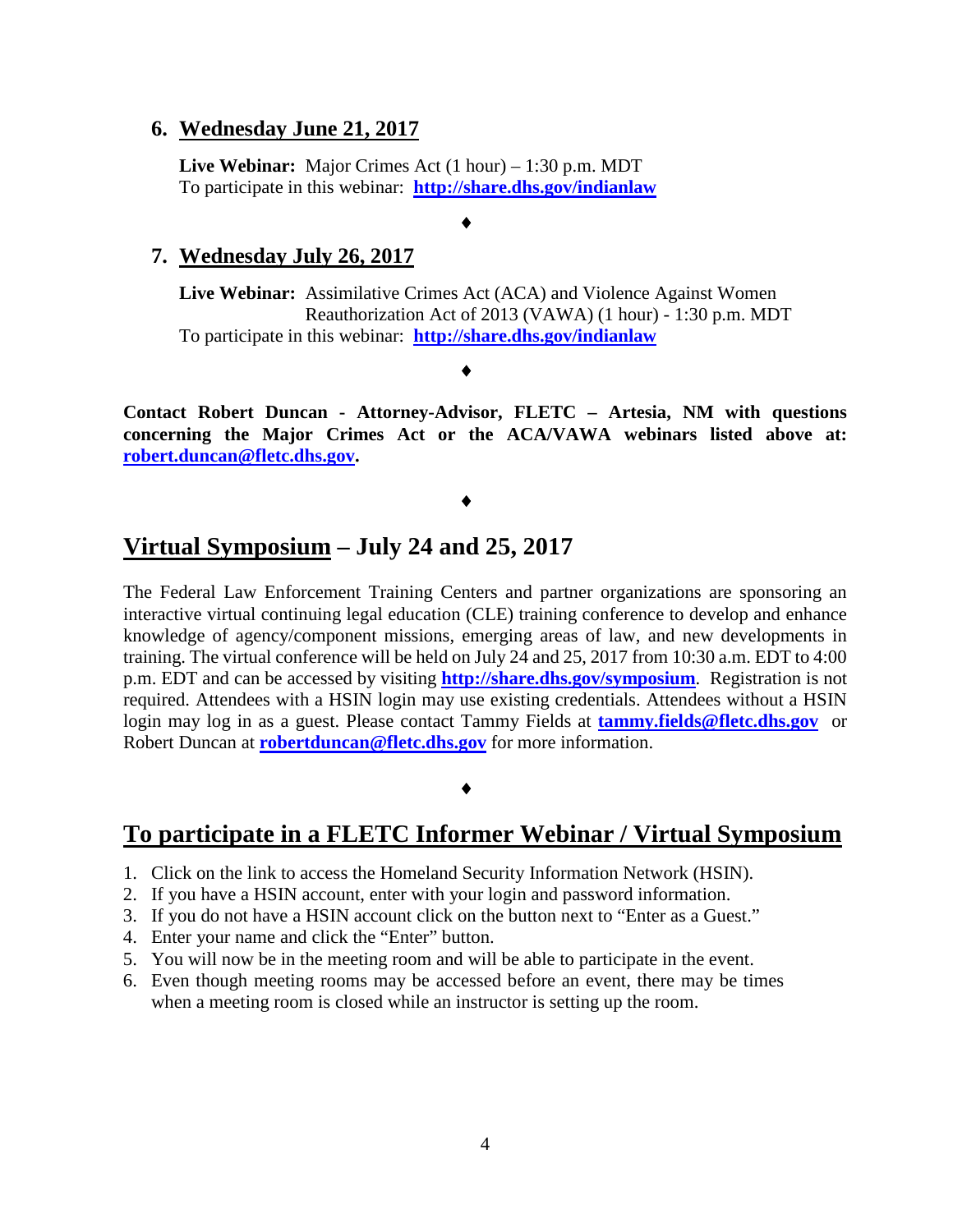# CASE SUMMARIES

# Circuit Courts of Appeal

## <span id="page-4-1"></span><span id="page-4-0"></span>**Second Circuit**

#### <span id="page-4-2"></span>**United States v. Babilonia, 2017 U.S. App. LEXIS 6515 (2d Cir. N.Y. Apr. 17, 2017)**

The government was investigating several individuals for being part of a drug trafficking operation and for their involvement in a murder-for-hire plot that targeted a rival drug dealer. Based on information provided by a confidential informant, officers conducted surveillance on Roger Key. The officers saw Key park a minivan, which had no front license plate, across the street from an apartment building. The officers saw Key get out of the minivan and look up and down the street repeatedly, even though there was no traffic on the street. Based on his experience, one of the officers believed that Key was checking for police or other observers in the area. Key then entered the apartment building, and reappeared a few minutes later holding a green plastic bag with a weighted, brick-shaped object inside. Key got into his minivan and drove away. Based on their observations and experience, the officers suspected that the bag contained either drugs or drug proceeds.

The officers followed Key for a short distance in their vehicles and then conducted a traffic stop. After the officers activated their lights and sirens, Key refused to pull over. Instead, Key led the officers on a high-speed pursuit that lasted five to eight minutes. During this time, the officers saw Key using a cell phone while he was driving. Key eventually stopped and the officers arrested him. Inside Key's minivan, the officers saw the green plastic bag, which contained a rectangular shaped object, wedged between the two front seats. The officers searched the bag and discovered \$10,000 in cash bundled with rubber bands. The officers searched the rest of the minivan and found several cell phones, receipts for other cell phones, and a New York license plate in the rear storage area. In an effort not to raise Key's suspicions about the larger ongoing investigation, the officers decided not to prosecute Key for the driving offense. In addition, the officers decided not to seize any evidence from Key's minivan other than the green plastic bag and the \$10,000 cash.

Approximately one month later, officers went to Key's apartment to arrest him for his involvement in the drug trafficking operation and the murder-for-hire plot. When Key answered the door, he was wearing boxer shorts and an undershirt, holding a cell phone. The officers pulled Key into the hallway, and handcuffed him. After the officers cleared the apartment, they brought Key back inside to get dressed. When the officers brought Key into the living room, one of the officers saw several cell phones on a table. At the time, the officer knew that Key was being investigated for narcotics trafficking and a murder-for-hire conspiracy that involved cell phones. In addition, the officer was aware of a wiretap investigation into Key's drug trafficking activities in which cell phones were involved. The officer asked Key if there were any firearms or drugs in the apartment. Key said there were not, and then gave the officer verbal consent to search the apartment for firearms and drugs. The officers searched the apartment and seized several cell phones, an iPad, and an address book. The officers later obtained a warrant to search the cell phones and iPad.

First, Key argued that the warrantless search of his vehicle violated the Fourth Amendment.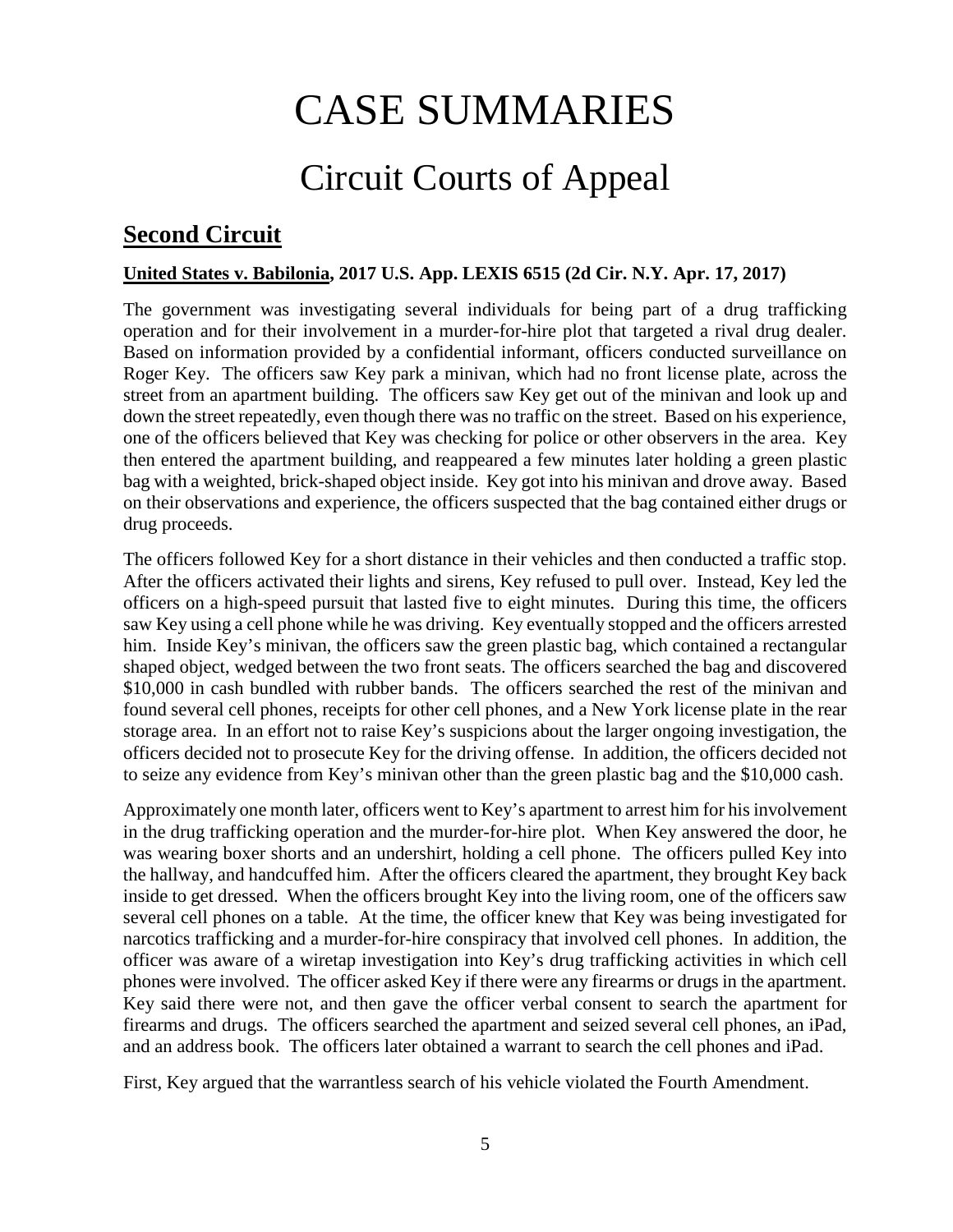The court disagreed, holding that the search of Key's minivan was justified under the automobile exception to the Fourth Amendment's warrant requirement. The automobile exception allows law enforcement officers to conduct warrantless searches of "readily mobile vehicles" when the officers have probable cause to believe that the vehicle contains contraband. Here, the court concluded there was ample evidence for the officers to believe that Key was transporting drugs in his vehicle. First, the officers were conducting surveillance as part of a larger drug trafficking investigation when they saw Key emerge from a minivan without a front license plate and look up and down the block a number of times over a period of minutes, even though there was no street traffic at the time. Second, the officers saw Key enter an apartment building and return minutes later with a green plastic bag weighted down by a brick-shaped object, hurrying back to the minivan. Third, after the officers attempted to conduct a traffic stop, Key failed to pull over and continued driving at high speeds with the officers in pursuit for five to eight minutes. The court noted that Key's efforts to escape caused the officers to believe that Key had something to hide, and in the Second Circuit, flight is an appropriate factor supporting a finding of probable cause to search a vehicle after it is stopped.

Key also argued that the officers' testimony concerning the items they saw in the rear storage area of his minivan during the traffic stop should have been suppressed because the officers only saw those items after the unlawful search of the front part of the vehicle.

Again, the court disagreed. Even though the officers did not seize the items observed in the rear of Key's vehicle, the court concluded that evidence would have been inevitably discovered in an inventory search of the vehicle, which would have been conducted if Key's vehicle had been impounded.

Finally, Key argued that the officers' warrantless seizure of the cell phones, iPad and address book from his apartment violated the Fourth Amendment. However, the district court held that the officers lawfully seized these items under the plain view doctrine. Under the plain view doctrine, and officer may seize evidence without a warrant if: (1) the officer is lawfully in a position from which the officer views an object, (2) the incriminating nature of the object is immediately apparent and, (3) the officer has a lawful right of access to the object.

Key's sole challenge on appeal was that the plain view doctrine did not apply because the incriminating nature of the phones, iPad and address book were not immediately apparent to the officers.

The court disagreed. When the officers arrested him, Key had been the target of an investigation for several months. The investigation had revealed the murder-for-hire conspiracy involved the use of multiple cell phones, and a separate wiretap investigation established that Key and his coconspirators used cell phones to conduct drug-related activity. The investigation also revealed that officers had analyzed Key's use of numerous cell phones in connection with his suspected criminal activity. Finally, in their experience, officers testified that address books usually contained contact information for associates. Based on these facts, the court concluded that the incriminating nature of the items was immediately apparent to the officers when they seized them, particularly as the officers did not search the electronic devices until after they had obtained a warrant.

For the court's opinion: [http://cases.justia.com/federal/appellate-courts/ca2/14-3739/14-3739-](http://cases.justia.com/federal/appellate-courts/ca2/14-3739/14-3739-2017-04-17.pdf?ts=1492439406) [2017-04-17.pdf?ts=1492439406](http://cases.justia.com/federal/appellate-courts/ca2/14-3739/14-3739-2017-04-17.pdf?ts=1492439406)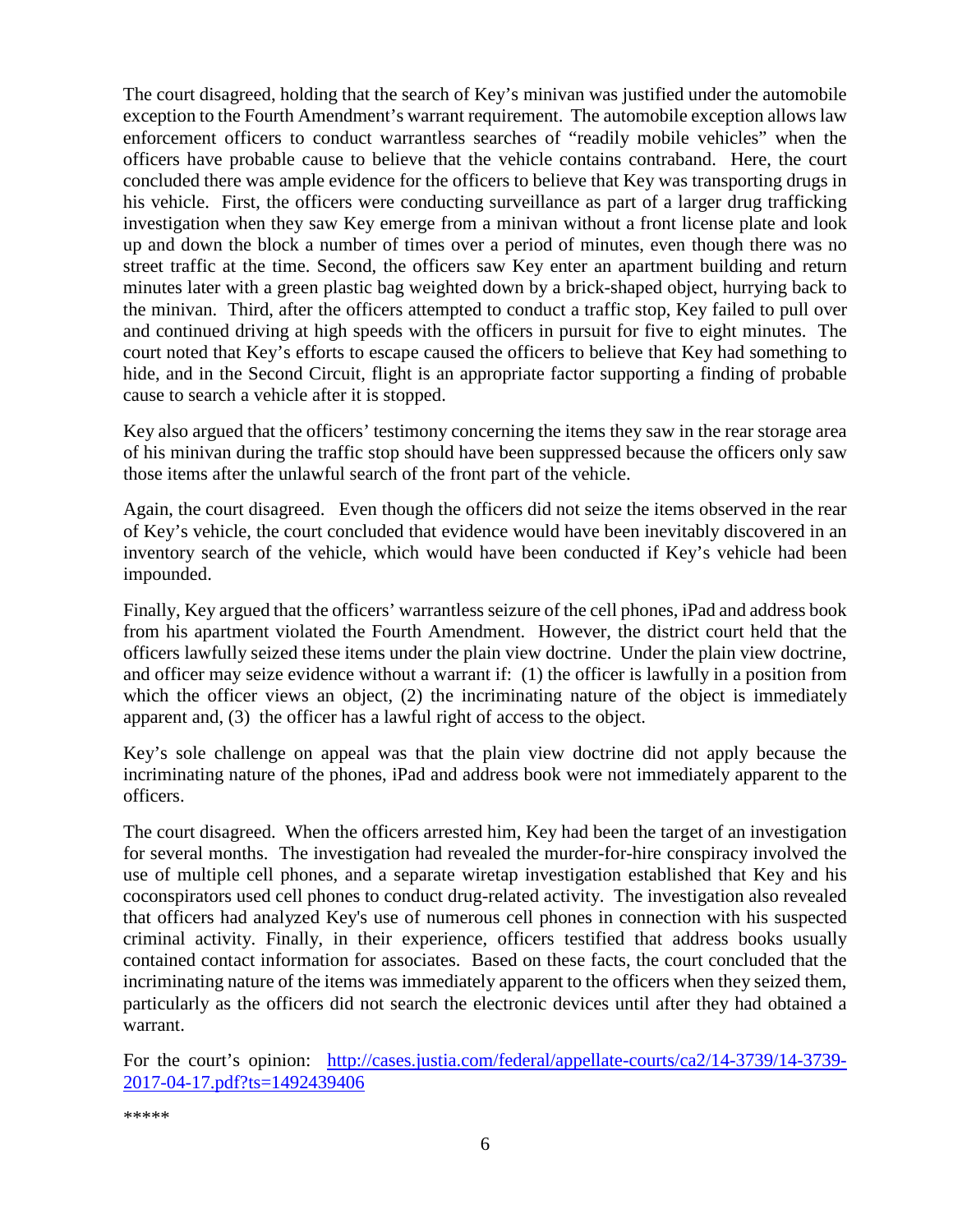#### <span id="page-6-0"></span>**United States v. Diaz, 854 F.3d 197 (2d Cir. Apr. 18, 2017)**

New York City Police Department Officers Aybar and Espinal entered a private apartment building to conduct a floor-by-floor patrol. The officers had received consent from the owners of the building to patrol the common areas to deter drug dealing and trespassing offenses. When the officers entered the building they immediately smelled marijuana. The officers went up the stairs where they encountered Diaz and two other men on the third-floor landing. Diaz was sitting next to a bottle of vodka and holding a red plastic cup. As Officer Aybar approached Diaz, she saw clear liquid in the cup and smelled what seemed to be alcohol. Officer Aybar initially planned to issue Diaz a summons for violating New York's open-container law, which prohibited among other things, possession with the intent to consume an alcoholic beverage from an open container in a public place. Officer Aybar had received training on the open-container law and had issued approximately fifty summonses for open-container violations, often in apartment buildings.

Because Officer Aybar did not feel safe confronting Diaz while he was seated, she ordered him to stand against the wall and produce his identification. Diaz stood, fumbled with his hands in his jacket pocket, and rearranged his waistband. Believing that Diaz might be armed, Officer Aybar frisked Diaz and felt a bulge in his jacket. Officer Aybar removed a loaded handgun from Diaz's jacket pocket and handcuffed him. Diaz was transported to the police station where Officer Aybar issued him a summons for the open-container violation.

The government later charged Diaz with being a felon in possession of a firearm.

Diaz filed a motion to suppress the firearm, arguing that the apartment-building stairwell where he was found with an open container of alcohol did not constitute a "public place" under the opencontainer law.

The court disagreed. The court noted the issue was not whether the common-area stairwell in an apartment building constituted a public place under the open-container law, but whether Officer Aybar reasonably believed that it did. The court held that Officer Aybar's belief that the apartment building stairwell qualified as a public place within the meaning of the open-container law was reasonable. The court found that the New York Court of Appeals has not yet addressed whether a common area inside an apartment building is "public place" under the open-container law, and the other New York courts that have done so have reached conflicting conclusions. As a result, the court concluded that at the time of the search, Officer Aybar had probable cause to arrest Diaz for a violation of New York's open-container law based on a reasonable belief that an apartmentbuilding stairwell is a public place under that law.

Diaz also argued that Officer Aybar's search was not a lawful search incident to arrest because when Officer Aybar searched Diaz, she did not intend to arrest him. Diaz claimed that Officer Aybar decided to arrest him only after she discovered the handgun.

Again, the court disagreed. The court concluded that when an officer has probable cause to believe that a person has committed a crime, the officer may search that person pursuant to the search-incident-to-arrest doctrine, provided that a "formal arrest follows quickly on the heels of the frisk." The court found that it was irrelevant whether, at the time of the search, Officer Aybar intended to arrest Diaz or just issue him a citation for the open container violation.

For the court's opinion: [http://cases.justia.com/federal/appellate-courts/ca2/15-3776/15-3776-](http://cases.justia.com/federal/appellate-courts/ca2/15-3776/15-3776-2017-04-18.pdf?ts=1492527606) [2017-04-18.pdf?ts=1492527606](http://cases.justia.com/federal/appellate-courts/ca2/15-3776/15-3776-2017-04-18.pdf?ts=1492527606)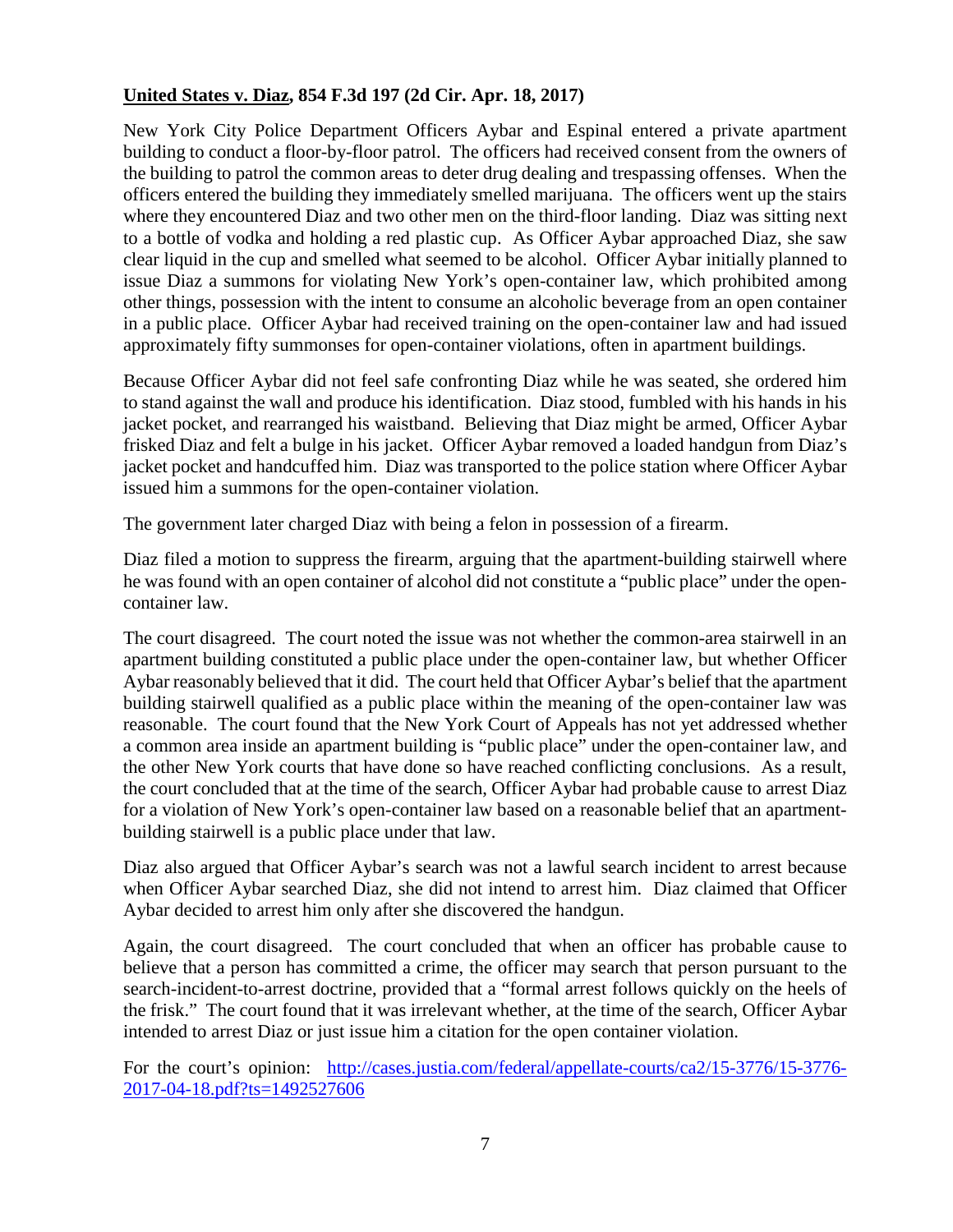## <span id="page-7-0"></span>**Fifth Circuit**

#### <span id="page-7-1"></span>**Hanks v. Rogers, 853 F.3d 738 (5th Cir. Tex. Apr. 5, 2017)**

Officer Rogers saw Hanks driving a vehicle with its hazard lights engaged, approximately 20 miles-per-hour under the speed limit on an interstate highway. Officer Rogers stopped Hanks. Hanks told Officer Rogers that he was trying to locate his cell phone, which he had inadvertently left on top of his car at the outset of his trip. Officer Rogers asked Hanks to produce his driver's license and proof of insurance. Hanks gave Officer Rogers his driver's license, but he could not locate an insurance card for the vehicle, which he had borrowed with permission from a relative. Officer Rogers ordered Hanks to exit his vehicle, but instead of getting out of his vehicle, Hanks questioned the basis for Officer Rogers' order. Officer Rogers repeated his command six times before Hanks exited his vehicle.

Once outside the vehicle, Officer Rogers ordered Hanks to place his hands on the rear of Hanks' vehicle. Hanks initially leaned back against the rear of his vehicle, but eventually complied after Officer Rogers repeated his command and drew his taser. Officer Rogers then ordered Hanks to "go to [Hanks'] knees." Hanks replied by asking Officer Rogers if he was under arrest. A few seconds later, Officer Rogers repeated his command, and Hanks asked again if he was under arrest. Officer Rogers ordered Hanks to his knees again. When Hanks made a small lateral step with his left foot, Officer Rogers rushed up behind Hanks and administered a blow, referred to as a "half spear," to Hanks' upper back. The blow forced Hanks' upper body onto the trunk of his vehicle. Officer Rogers eventually got Hanks onto the ground and handcuffed him. When Hanks took the small step to his left, his empty hands remained "surrendered" behind his back, and Hanks offered no resistance while Officer Rogers handcuffed him. After Officer Rogers issued Hanks a traffic citation, medics transported Hanks to the hospital.

Hanks sued Officers Rogers under *42 U.S.C. § 1983*, claiming that Officer Rogers used excessive force against him in violation of the Fourth Amendment. The district court granted Officer Rogers qualified immunity and dismissed the case. The district court concluded that Hanks did not establish that Officer Rogers' use of force was objectively unreasonable. Hanks appealed to the Fifth Circuit Court of Appeals.

The Fifth Circuit Court of Appeals reversed the district court. The court concluded that under the circumstances documented in the recording<sup>[1](#page-7-2)</sup> in this case, a reasonable officer on the scene would have known that suddenly resorting to physical force as Officer Rogers did would be clearly excessive and unreasonable.

In [Graham v. Connor,](https://supreme.justia.com/cases/federal/us/490/386/case.html) the Supreme Court outlined several factors that a court should consider to determine if an officer's use of force was reasonable. Factors to consider include: 1) the severity of the crime at issue, 2) whether the suspect poses an immediate threat to the safety of the officer or others, and 3) whether the suspect is actively resisting arrest or attempting to evade arrest by flight.

<span id="page-7-2"></span><sup>&</sup>lt;sup>1</sup> The record on appeal contained an audiovisual recording of the encounter captured by a camera in Officer Rogers' police vehicle and may be accessed via the following link: [http://www.ca5.uscourts.gov/opinions/pub/15/15-](http://www.ca5.uscourts.gov/opinions/pub/15/15-11295.mp4) [11295.mp4.](http://www.ca5.uscourts.gov/opinions/pub/15/15-11295.mp4)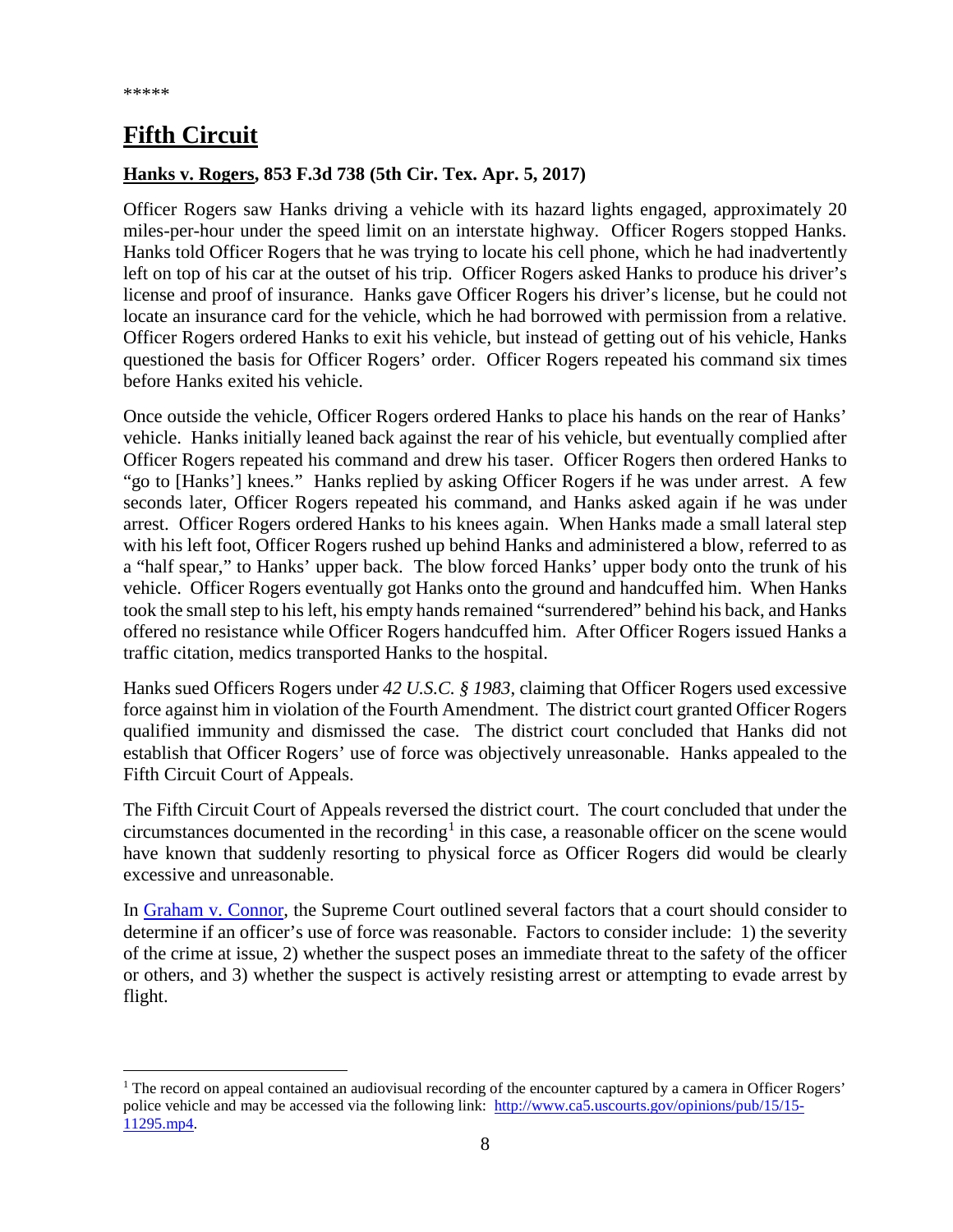First, the court found the fact that Hanks was driving 20 miles-per-hour below the speed limit and he was unable to produce proof of insurance constituted minor traffic violations.

Second, the court perceived "little basis in the recording from which Officer Rogers could have reasonably viewed Hanks as an immediate threat" to his safety or others when Officer Rogers applied the "half spear." The recording showed that for approximately the last thirty seconds before the blow, more than half of the total time between when Hanks exited his vehicle and when Officer Rogers took him to the ground, Hanks stood facing away from Officer Rogers. Throughout that time, Hanks displayed his empty hands on the trunk of his car, on the back of his head, and then behind his back. During those last thirty seconds, Officer Rogers kept his taser at the ready, trained on Hanks' back. Hanks' resistance "was, at most, passive," and consisted primarily of remaining on his feet for about twenty seconds after Officer Rogers first order to kneel, during which time Hanks twice asked whether he was under arrest. Consequently, the court concluded that a reasonable officer under these circumstances would not have believed that Hanks posed an "immediate threat" warranting a physical takedown.

Finally, as previously mentioned, the court found that Hanks displayed, at most, passive resistance and made no attempt to flee. Although Hanks took a small lateral step with his left foot, it was clear that Hanks' step was not accompanied by any obvious signs of violence or flight. Under the circumstances captured in the recording, the court concluded that a reasonable officer would not have perceived this movement as active resistance or an attempt to flee.

The court further held that at the time of the incident it was clearly established that an officer violates the Fourth Amendment if he abruptly resorts to overwhelming physical force rather than continuing verbal negotiations with an individual who poses no immediate threat or flight risk, who engages in, at most, passive resistance, and whom the officer stopped for a minor traffic violation.

It should be noted that after the incident, the Grand Prairie Police Department conducted an investigation that led to Officer Rogers' indefinite suspension. The department's investigation concluded that Officer Rogers' "half spear . . . was not objectively reasonable to bring the incident under control . . . based on Mr. Hanks' lack of resistance." While the court mentioned the department's disciplinary action in its opinion, the court did not take this disciplinary action into consideration when determining reasonableness of Officer Rogers' actions.

For the court's opinion: [http://cases.justia.com/federal/appellate-courts/ca5/15-11295/15-11295-](http://cases.justia.com/federal/appellate-courts/ca5/15-11295/15-11295-2017-04-05.pdf?ts=1491435032) [2017-04-05.pdf?ts=1491435032](http://cases.justia.com/federal/appellate-courts/ca5/15-11295/15-11295-2017-04-05.pdf?ts=1491435032)

\*\*\*\*\*

#### <span id="page-8-0"></span>**United States v. Henry, 853 F.3d 754 (5th Cir. La. Apr. 10, 2017)**

While on patrol, two Baton Rouge police officers noticed that Henry's license-plate frame obstructed the view of the expiration date on the plate's registration sticker. Believing that Henry's obstructed registration sticker violated *Louisiana Statutes Annotated § 32:53(A)(3)*, which provides that "[e]very permanent registration license plate . . . shall be maintained free from foreign materials and in a condition to be clearly legible," they conducted a traffic stop. During the stop, Henry consented to a search of his car. The officers searched Henry's car and found marijuana, a digital scale, and a loaded handgun.

The government charged Henry with being a felon in possession of a firearm.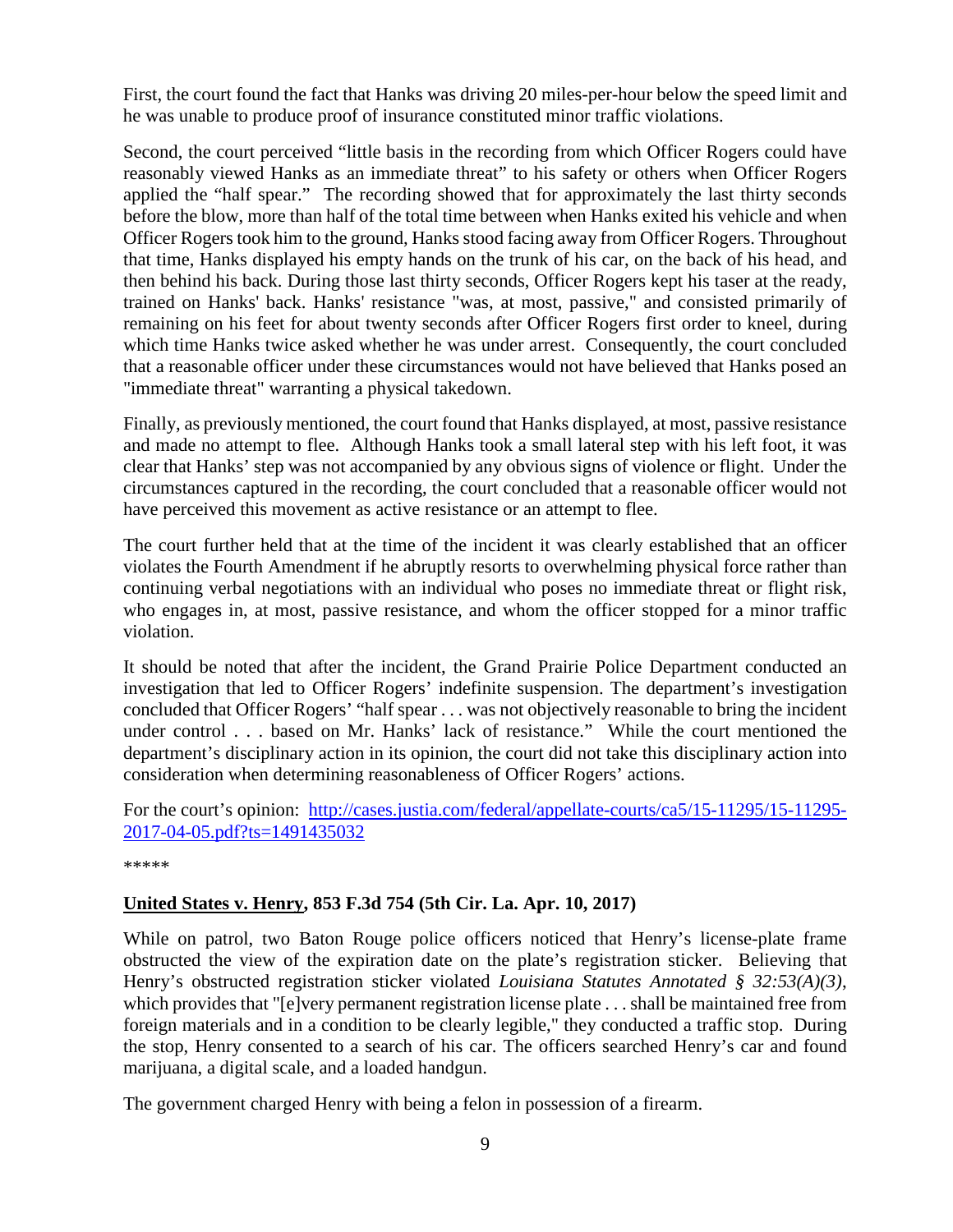Henry filed a motion to suppress the evidence seized from his car, claiming that the officers did not have reasonable suspicion to conduct the stop. Henry argued that *Section 32:53* does not apply to obstructed registration stickers, and the officers' interpretation of the statue was unreasonable. Instead, Henry claimed that *Section 32:53* only requires the letters and numbers on the plate itself be clearly legible.

The court declined to render an opinion on the proper interpretation of *Section 32:53* because it determined that Louisiana case law establishes that the officers' interpretation, even if mistaken, was objectively reasonable. In [State v. Pena,](http://www.leagle.com/decision/In%20LACO%2020080730363/STATE%20v.%20PENA) the court held that a license-plate frame that obscured part of the plate violated the statute, even though the lettering and numbering on the plate was "clearly visible." Although Pena did not specifically address obscured registration stickers, the court concluded that its broad construction of the statute can reasonably be construed to apply to them. As a result, the court concluded that given Pena, the officers' belief that Henry's obstructed registration sticker violated *Section 32:53*, even if mistaken, was objectively reasonable; therefore, they had reasonable suspicion to stop Henry.

For the court's opinion: [http://cases.justia.com/federal/appellate-courts/ca5/16-30731/16-30731-](http://cases.justia.com/federal/appellate-courts/ca5/16-30731/16-30731-2017-04-10.pdf?ts=1491845446) [2017-04-10.pdf?ts=1491845446](http://cases.justia.com/federal/appellate-courts/ca5/16-30731/16-30731-2017-04-10.pdf?ts=1491845446)

\*\*\*\*\*

#### <span id="page-9-0"></span>**Texas v. Kleinert, 855 F.3d 305 (5th Cir. Tex. Apr. 20, 2017)**

Officer Kleinert, an Austin, Texas police officer, was specially deputized by the Federal Bureau of Investigation (FBI) under Titles 21 and 28 of the United States Code. After his deputations, Kleinert worked as a full-time FBI bank robbery task force officer. As such, Kleinert reported to work each day at an FBI office, received a security clearance from the federal government, was supervised by an FBI agent, and used FBI issued equipment.

In July 2013, Officer Kleinert went to a bank that had been robbed earlier in the day to obtain surveillance footage and interview bank employees. Although it was normal business hours, a sign on the front door indicated the bank was temporarily closed. While Kleinert was discussing the robbery with two employees, a man, later identified as Larry Jackson, pulled on the bank's locked front door. When one of the bank employees went out tell Jackson the bank was closed, Jackson identified himself as "William Majors," and told the bank employee that he needed to withdraw funds from his account. The bank employee knew that Jackson was not William Majors because she personally knew Majors. Uncomfortable with Jackson's representations, the bank employee asked Officer Kleinert to talk to Jackson.

Jackson told Officer Kleinert that he was not William Majors, but rather Mr. Majors' brother. Jackson told Kleinert that he needed to get money out of the bank to cover the costs of a tow truck and rental car because he had been involved in a traffic accident. Jackson held up his phone to his face and pretended to be engaged in a conversation with someone about the accident. After this exchange Jackson fled, and Officer Kleinert chased him.

Officer Kleinert caught up to Jackson on a rocky incline that led to a traffic bridge. Kleinert drew his firearm and ordered Jackson to the ground. Jackson stopped briefly, ignored Kleinert's command, and continued to run. Kleinert caught up to Jackson and grabbed Jackson with his left hand while holding his firearm in his right hand. Jackson continued to run with Kleinert holding on to the back of his shirt. As Jackson tried to go up the rock incline, Kleinert struck Jackson twice in the lower back with the "meaty part" of his right hand, while still holding his firearm.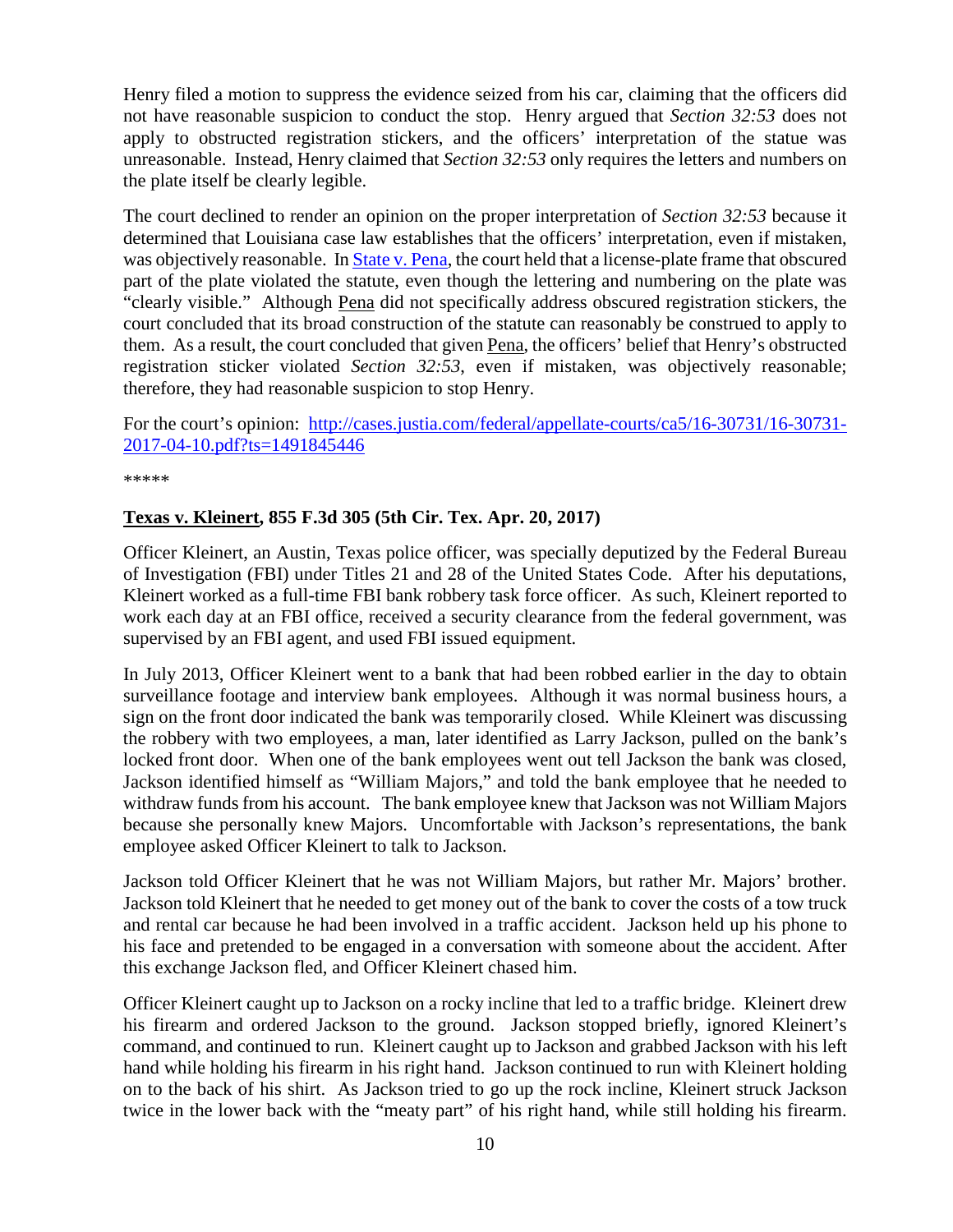When Kleinert tried to strike Jackson a third time, Jackson fell back towards Kleinert and knocked him down. As they fell, Kleinert accidentally pulled the trigger of his firearm, firing one bullet into Jackson's neck, killing him.

In 2014, a Travis County, Texas state grand jury indicted Kleinert for manslaughter. The indictment charged that Kleinert "recklessly caused" Jackson's death by striking and attempting to strike Jackson while holding a loaded firearm and for attempting to seize Jackson without maintaining a distance between himself and Jackson that was sufficient to holster his firearm.

Officer Kleinert filed a motion in federal district court to remove the state prosecution to federal court under *28 U.S.C. § 1442*, the "federal-officer-removal" statute. After the federal district court determined that removal was proper, Kleinert asked the district court to dismiss the indictment. Kleinert argued that under the *Supremacy Clause* of the *United States Constitution* he was immune from prosecution by the local district attorney for conduct that he undertook as a federal officer. The district court agreed and dismissed the indictment. The State appealed to the Fifth Circuit Court of Appeals arguing that the district court improperly removed the case to federal court.

The court disagreed. To remove a case to federal court under the federal-officer-removal statute<sup>[1](#page-10-0)</sup>, the defendant / officer must:

- 1) Be "an officer . . . of the United States" or of a federal agency;
- 2) Show that the state prosecution arose out of an act done by the officer under the color of federal authority and in enforcement of federal law;
- 3) Raise a "colorable" or plausible federal defense" to the prosecution by the state.

The court noted that the State did not dispute that Officer Kleinert was a "federal officer" for the purposes of the removal statute; therefore, the first element was satisfied.

Next, Officer Kleinert was a specially deputized federal agent who investigated bank robberies for the FBI's local task force. When Officer Kleinert encountered Jackson, he was investigating a bank robbery, and during their interaction Kleinert developed probable cause to believe that Jackson was trying to rob or defraud the same bank, also federal offenses. According to Kleinert, federal law authorized him to arrest Jackson based on probable cause and the State's prosecution was based on Kleinert's striking Jackson during the arrest. As a result, the court found that Officer Kleinert satisfied the second element of the federal-officer-removal statute.

Finally, the court held that Officer Kleinert satisfied the third element because he plausibly claimed that he was acting as a federal officer at the time of the shooting. As a result, the court concluded that Kleinert, asserted a "colorable" defense of *Supremacy Clause* immunity from state prosecution.

Even if the district court properly removed the case to federal court, the State argued that the district court improperly granted Officer Kleinert immunity under the *Supremacy Clause*.

<span id="page-10-0"></span><sup>&</sup>lt;sup>1</sup> *Title 28 U.S.C. § 1442(a)(1)*, the federal-officer-removal statute, provides that: "any officer ... of the United States or of any agency thereof" prosecuted "for or relating to any act under color of such office or on account of any right, title or authority claimed under any Act of Congress for the apprehension or punishment of criminals" may remove the action to federal court. Although not explicit in the text of the statute, the officer must also allege "a colorable federal defense" to satisfy Article III's "arising under" requirement for subject matter jurisdiction.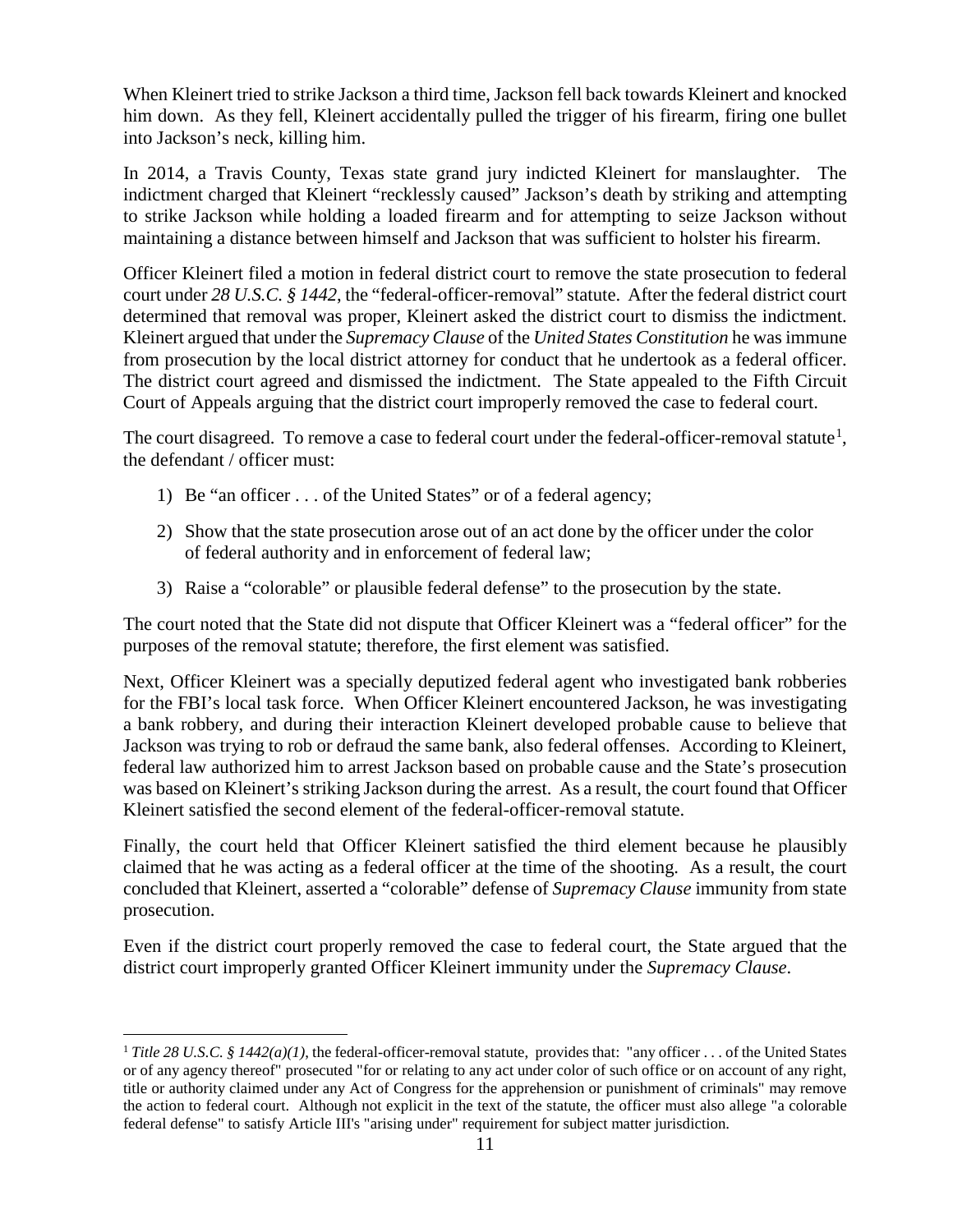Again, the court disagreed. The *Supremacy Clause* of the *United States Constitution* protects federal officers, acting within their federal authority from liability under state law. The *Supremacy Clause* prohibits a state from punishing, whether by local prosecution or private lawsuit under state law,

- 1) A federal officer;
- 2) Authorized by federal law to perform an act;
- 3) Who, in performing the authorized act, did no more than what the officer subjectively believed was necessary and proper (this subjective element depends on an officer's "honest belief that his actions are reasonable and necessary to the exercise of his authority");
- 4) And that belief was objectively reasonable under the circumstances.

As before, the State conceded that Officer Kleinert was a federal officer in this case. Second, the court ruled that when Officer Kleinert attempted to arrest Jackson, he had probable cause to arrest Jackson for bank robbery and bank fraud.

Third, the court found Officer Kleinert's testimony credible that once he drew his firearm he could not safely re-holster it before going "hands-on" with Jackson because, to do so, he would have to take his eyes off Jackson. According to Officer Kleinert, taking eyes off a suspect before apprehending him is dangerous and re-holstering his firearm would have been difficult because of his plain clothes, including a baggy, untucked shirt. In addition, Officer Kleinert explained that he used "hammer fist" strikes, a technique he learned from police training, to gain compliance. The court noted that Jackson had run away from Officer Kleinert twice already and continued to resist even after Kleinert physically held on to Jackson's shirt. After the shooting, Kleinert immediately called dispatch to report the incident and seemed concerned that EMS and other officers were not arriving quickly enough.

Fourth, a Lieutenant with the Austin Police Department testified that he and other officers "have gone hands on" with suspects while holding their firearms. In addition, a training instructor testified that the department teaches its officers to perform hammer-fist strikes while holding a weapon, although not necessarily a firearm. The State presented little evidence to the contrary. Consequently, the court concluded that Officer Kleinert's actions were objectively reasonable under the circumstances because he reacted on a "split-second basis" and accidentally discharged his firearm, in what the State's own expert called a "sympathetic" or involuntary discharge.

In conclusion, the court reminded officers that "even if a federal officer satisfies every element of the immunity standard, the *Supremacy Clause* cannot shield the officer from *federal* consequences, such as prosecution by federal authorities or civil liability under federal law."

For the court's opinion: [http://cases.justia.com/federal/appellate-courts/ca5/15-51077/15-51077-](http://cases.justia.com/federal/appellate-courts/ca5/15-51077/15-51077-2017-04-20.pdf?ts=1492731034) [2017-04-20.pdf?ts=1492731034](http://cases.justia.com/federal/appellate-courts/ca5/15-51077/15-51077-2017-04-20.pdf?ts=1492731034)

\*\*\*\*\*

#### <span id="page-11-0"></span>**United States v. Broca-Martinez, 2017 U.S. App. LEXIS 7612 (5th Cir. Tex. Apr. 28, 2017)**

While conducting surveillance, Homeland Security Investigations (HSI) agents saw a vehicle leave a residence suspected of harboring undocumented immigrants. The agents notified local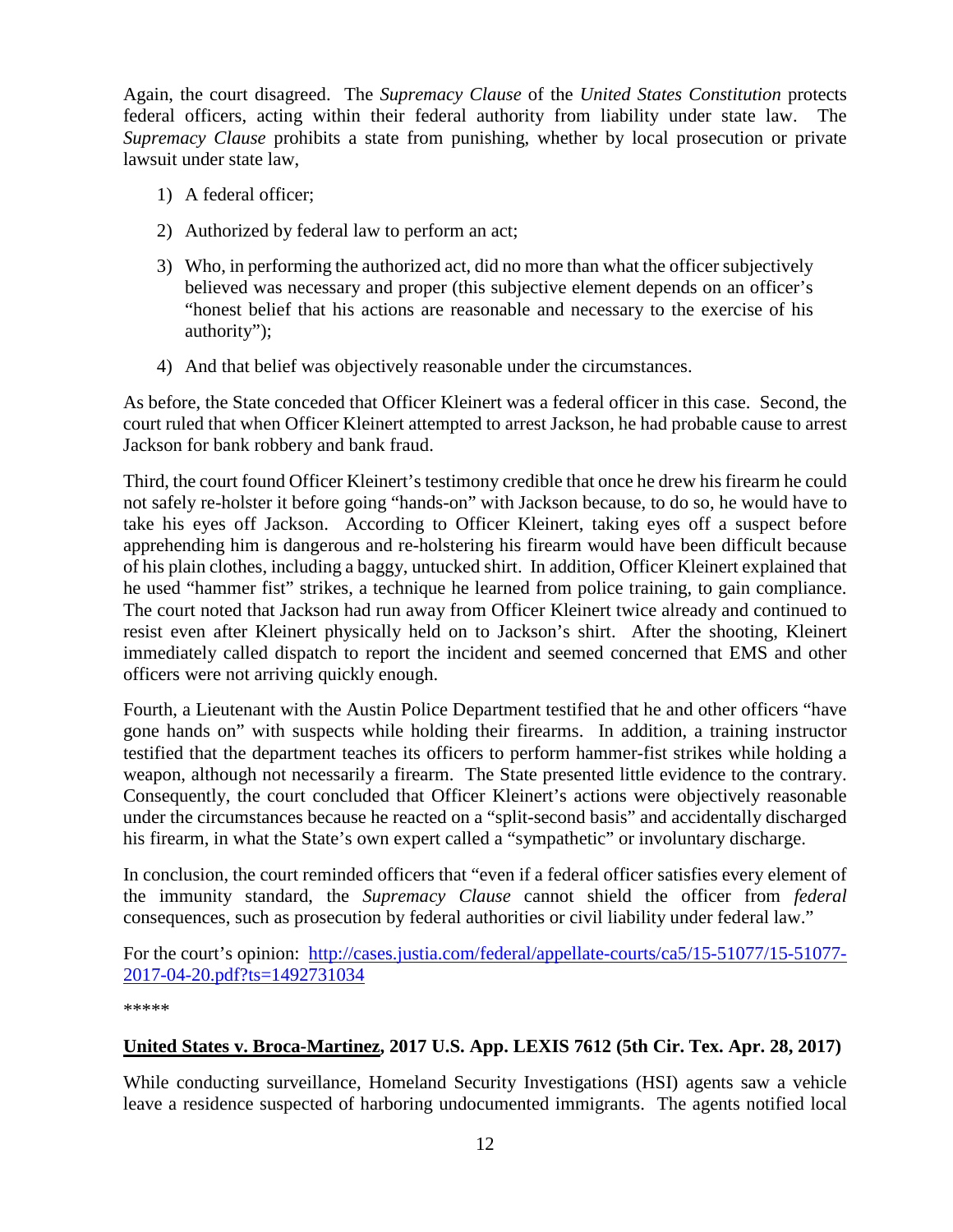police officers to be-on-the-lookout (BOLO) for the vehicle. While on patrol, an officer began to follow the defendant's vehicle because it matched the vehicle from the HSI agents' BOLO. While following the vehicle, the officer entered its license plate number into a computer database designed to return vehicle information such as insurance status. The computer indicated the insurance status was "unconfirmed." Based on his experience using this system, the officer concluded that the vehicle was likely uninsured, a violation of Texas law. The officer conducted a traffic stop and learned that the defendant was in the United States illegally. The officer issued the defendant citations for violating the insurance requirement and driving without a license while he waited for the HSI agents to arrive.

The government charged the defendant with conspiracy to harbor illegal aliens. The defendant argued that the "unconfirmed" insurance status obtained from the state computer database did not provide the officer reasonable suspicion to stop the defendant.

The court recognized that the Fifth Circuit had not yet addressed whether a state computer database indication of insurance status establishes reasonable suspicion. However, the court commented that the Sixth, Seventh, Eighth, and Tenth Circuits have found that such information may give rise to reasonable suspicion as long as there is either some evidence suggesting the database is reliable or at least an absence of evidence that it is unreliable. In this case, the court followed the other circuits that have decided this issue and held that a state computer database indication of insurance status may establish reasonable suspicion when the officer is familiar with the database and the system itself is reliable.

Here, the court found that the officer's testimony established the reliability of the database. First, the officer explained the process for inputting license plate information. Second, the officer described how records in the database are kept and stated that he was familiar with these records. Finally, the officer testified that based on his knowledge and experience as a police officer, he knows a suspect vehicle is uninsured when an "unconfirmed" status appears because the computer system will either return an "insurance confirmed," or "unconfirmed" response. As a result, the court held that the officer had reasonable suspicion to stop the defendant.

For the court's opinion: [http://cases.justia.com/federal/appellate-courts/ca5/16-40817/16-40817-](http://cases.justia.com/federal/appellate-courts/ca5/16-40817/16-40817-2017-04-28.pdf?ts=1493400712) [2017-04-28.pdf?ts=1493400712](http://cases.justia.com/federal/appellate-courts/ca5/16-40817/16-40817-2017-04-28.pdf?ts=1493400712)

\*\*\*\*\*

# <span id="page-12-0"></span>**Sixth Circuit**

#### <span id="page-12-1"></span>**Estate of Hill v. Miracle, 853 F.3d 306 (6th Cir. Mich. Apr. 4, 2017)**

In June 2013, Corey Hill suffered a diabetic emergency in his home due to his low blood-sugar level. When paramedics arrived, Hill was agitated and combative; however, the paramedics managed to measure Hill's blood-sugar level, and discovered that it was dangerously low. Deputy Miracle arrived at Hill's home at some point after the paramedics had measured Hill's bloodsugar level. Deputy Miracle's duties included responding to calls for emergency medical services, and he had encountered over a dozen diabetic emergencies. In addition, Deputy Miracle was aware that persons suffering from low blood-sugar levels are often disoriented and unaware of their surroundings.

Because the paramedics considered Hill's low blood-sugar level a "medical emergency," they inserted a catheter into his arm to intravenously administer dextrose in order to raise his blood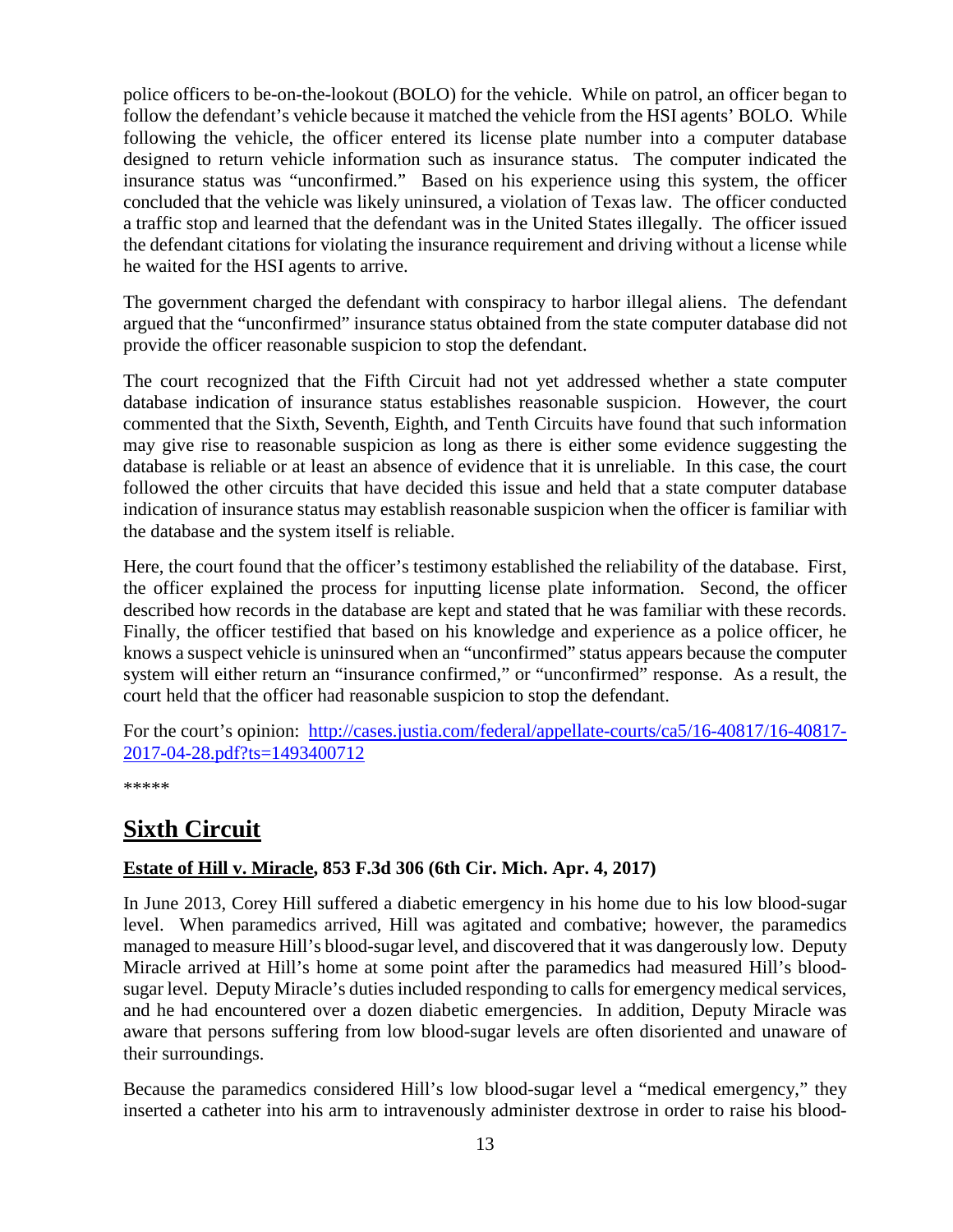sugar level. In response, Hill became increasingly combative, swinging his fists, kicking, and swearing at the paramedics. At some point, a completely disoriented Hill ripped the catheter from his arm. Hill continued to kick, swing, and swear at the paramedics as they tried to hold him down and re-insert the catheter into his arm. Deputy Miracle, who at that point had not joined in the attempt to physically restrain Hill, ordered Hill to "relax." After Hill continued to kick and swing, Deputy Miracle told Hill that he was going to use his taser. Deputy Miracle then deployed his taser in drive-stun mode directly to Hill's right thigh. After Deputy Miracle held the taser against Hill's thigh for a few seconds, Hill calmed down long enough for a paramedic to reestablish the intravenous catheter. Eventually Hill's blood-sugar level reached a normal level and Hill was transported to the hospital without incident. Medical records from the hospital noted a taser puncture wound on Hill's right thigh and that the wound did not require treatment.

Hill sued Deputy Miracle under *42 U.S.C. § 1983*, claiming that Miracle used excessive force in violation of the Fourth Amendment when he deployed his taser against Hill. Hill alleged that he suffered burns on his right thigh and that his diabetes worsened because of the incident. The district court found that Deputy Miracle violated Hill's clearly established rights in deploying his taser and denied Miracle qualified immunity. Deputy Miracle appealed to the Sixth Circuit Court of Appeals.

To determine whether an officer used excessive force in violation of the Fourth Amendment the court considers whether the officer's actions were objectively reasonable in light of the facts and circumstances confronting him. In [Graham v. Connor,](https://supreme.justia.com/cases/federal/us/490/386/case.html) the Supreme Court established a threefactor test to assist lower courts in assessing objective reasonableness in the typical situation of a law enforcement officer accused in a civil suit of using excessive force. The factors set out in Graham are: 1) the severity of the crime at issue; 2) whether the suspect poses an immediate threat to the safety of the officer or others, and 3) whether the suspect is actively resisting arrest or attempting to evade arrest by flight.

The court of appeals appreciated the fact that the district court had to apply the Graham factors to a medical emergency where there was no crime, no resisting of an arrest, and no direct threat to the officer. In addition, the court recognized that because Hill had not committed a crime and was not resisting arrest, two of the three Graham factors automatically weighted against Deputy Miracle from the beginning. Finally, the court noted that no appellate courts have provided any guidance on how to assess objective reasonableness when a law enforcement officer is presented with a medical emergency. The court found that most of the cases dealing with excessive force and taser use have ruled that an officer does not use excessive force by tasing a person who is actively resisting arrest, but does use excessive force if that person is not resisting. Rather than continuing to struggle with this dilemma, the court suggested that a "more tailored" set of factors be considered in the medical-emergency context to determine if an officer's actions were objectively reasonable. Where a situation does not fit within the Graham test because the person in question has not committed a crime, is not resisting arrest, and is not directly threatening the officer, the court should ask:

- 1) Was the person experiencing a medical emergency that rendered him incapable of making a rational decision under circumstances that posed an immediate threat of serious harm to himself or others?
- 2) Was some degree of force reasonably necessary to ameliorate the immediate threat?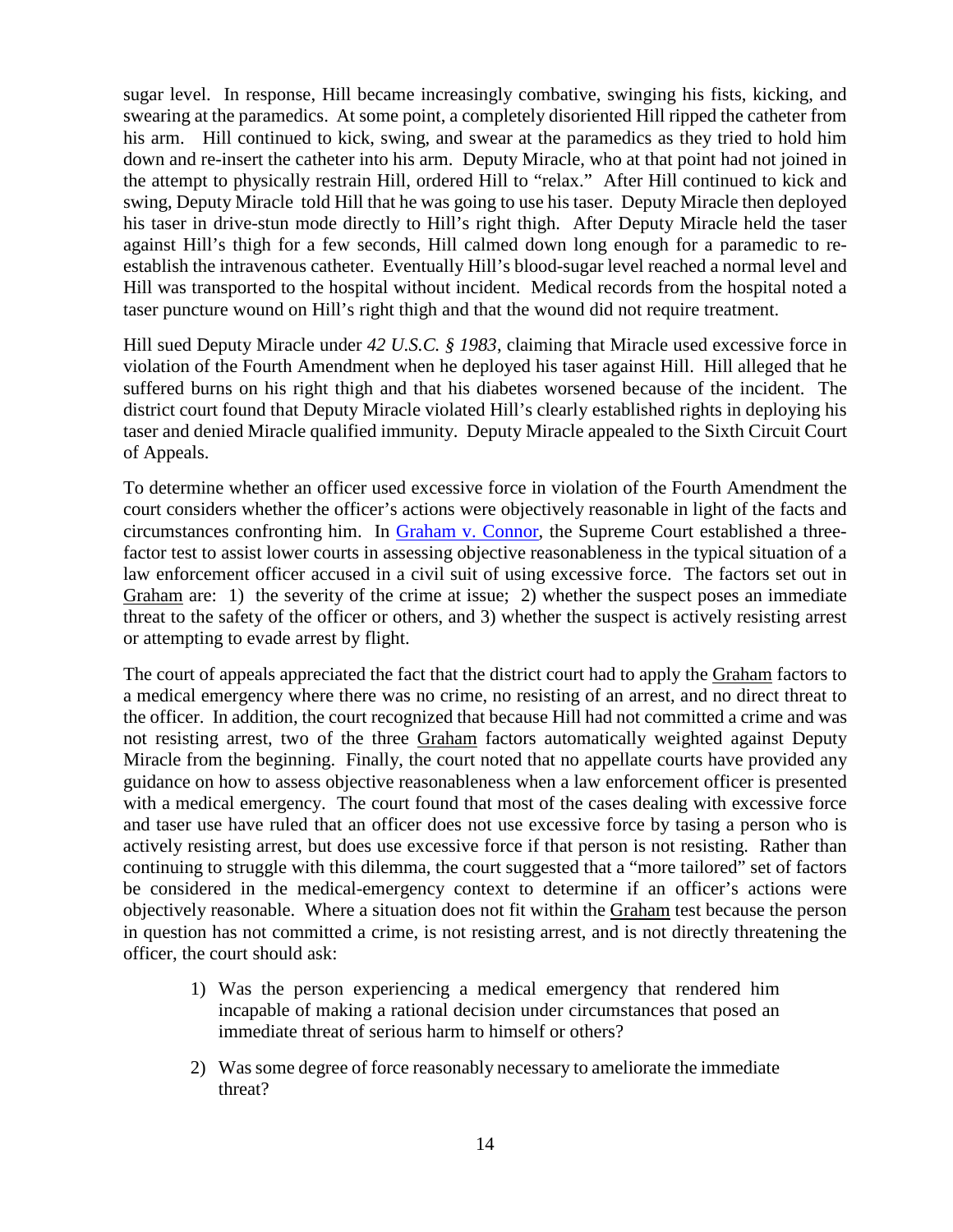3) Was the force used more than reasonably necessary under the circumstances (i.e., was it excessive)?

The court added, "if the answers to the first two questions are "yes," and the answer to the third question is "no," then the officer is entitled to qualified immunity."

Applying the factors outlined above to this case, the court concluded that Deputy Miracle did not use excessive force against Hill when Deputy Miracle deployed his taser in drive-stun mode. First, Hill was experiencing a medical emergency because of his hypoglycemic episode when Deputy Miracle encountered him, and Hill's combative actions placed the paramedics in immediate physical danger.

Second, the court found that some degree of force was necessary to ameliorate the immediate threat to the paramedics and to Hill. Hill was violently resisting the paramedics' attempts to render him lifesaving assistance, and the paramedics were unable to gain control over Hill.

Third, the court held that Deputy Miracle's use of his taser in drive stun mode was objectively reasonable to gain control over Hill. Four paramedics were not able to physically restrain Hill, whose health was rapidly deteriorating and who was unresponsive to Deputy Miracle's command to "relax." As a result, the court concluded that a reasonable officer on the scene without the benefit of 20/20 hindsight would be justified in taking the same actions as Deputy Miracle.

The court further held that at the time of the incident Hill's Fourth Amendment right was not clearly established. Specifically, "at the time of the alleged violation, no reasonable officer would have known that using a taser on an individual who was undergoing a medical emergency, posed a risk to the responders' safety, and needed to be subdued in order for medical personnel to render life-saving assistance violated that person's constitutional rights."

For the court's opinion: [http://cases.justia.com/federal/appellate-courts/ca6/16-1818/16-1818-](http://cases.justia.com/federal/appellate-courts/ca6/16-1818/16-1818-2017-04-04.pdf?ts=1491832850) [2017-04-04.pdf?ts=1491832850](http://cases.justia.com/federal/appellate-courts/ca6/16-1818/16-1818-2017-04-04.pdf?ts=1491832850)

\*\*\*\*\*

# <span id="page-14-0"></span>**Eighth Circuit**

#### <span id="page-14-1"></span>**United States v. Murillo-Salgado, 854 F.3d 407 (8th Cir. Mo. Apr. 13, 2017)**

A state trooper saw a pickup truck traveling on an interstate highway in the left lane, but not passing other vehicles, and driving three miles-per-hour over the speed limit. The trooper conducted a traffic stop. As the trooper approached the stopped truck, which bore California license plates, he saw a driver and passenger in the front seats, as well as three packages of electrical wiring, a small ladder, a hard hat, and a toolbox in the open truck bed. The driver identified himself as Ramon Arredondo and gave the trooper a California driver's license. Arredondo told the trooper that he and his passenger, Salgado, were driving from California to North Carolina to complete a wiring job for a 15,000-square-foot residence. When asked why they were driving such a long distance instead of flying, Arredondo told the trooper they were transporting tools and all of the electrical wiring for the job. The trooper was suspicious of Arredondo's response because he did not believe that the quantity of wiring that he had seen in the truck bed was sufficient to complete the wiring job described by Arredondo. During the stop, the trooper discovered the name on the vehicle rental agreement did not match the name on Arredondo's license. In addition, the trooper noticed that the truck had only been rented for five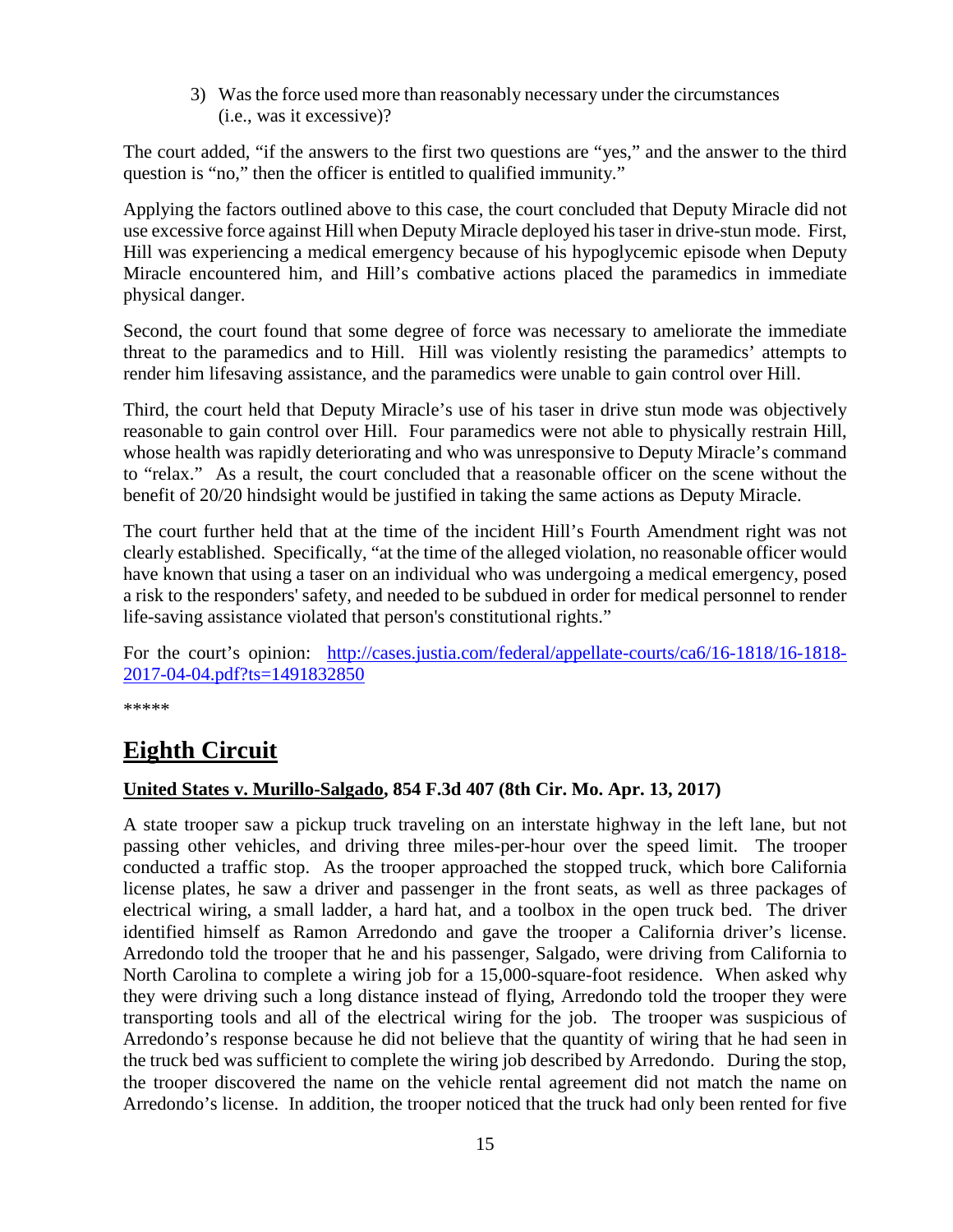days. At some point the trooper spoke with Salgado who confirmed Arredondo's claim that the men were traveling to North Carolina to wire a 15,000-square-foot house; however, the men gave the trooper conflicting answers about who was paying for the truck rental.

Approximately twenty-three minutes into the stop the trooper asked Arredondo for consent to search the truck. The trooper had not yet competed the tasks related with the traffic stop or issued Arredondo a ticket. After Arredondo gave the trooper consent to search, the trooper asked Arredondo if he owned everything in the truck. Arredondo told the trooper that he owned two bags in the back seat that contained his clothes, but he denied owning any of the tools or toolboxes.

When the trooper opened the rear passenger door to the truck, he saw an air compressor on the back seat. The trooper immediately identified the smell of fresh paint and saw some rough, jagged non-factory welding on the air tank. The trooper looked at the compressor more closely and noticed a square cut underneath the motor that looked like it had been recently painted. The trooper eventually opened the air tank and discovered several packages of cocaine. Arredondo and Salgado were charged with possession with intent to distribute cocaine.

Salgado filed a motion to suppress the evidence seized from the truck. Salgado argued that the trooper prolonged the traffic stop beyond the time reasonably required to investigate the traffic violations; therefore, the evidence seized from the truck should have been suppressed.

The court disagreed. The trooper, who had received specific training in the trafficking of illegal drugs and had participated in "hundreds" of drug investigations, developed reasonable suspicion of drug-related activity while he was completing the routine tasks associated with the traffic stop. First, the trooper noticed a discrepancy between the name on Arredondo's driver's license and the name on the rental agreement. Second, the trooper noticed that the rental agreement was for a period of time that appeared insufficient to accomplish the stated purposes of the trip. Third, based on his admittedly limited electrical-wiring experience, the trooper believed that the quantity of electrical wiring in the bed of the truck was insufficient to complete work on a 15,000-squarefoot house.

Next, Salgado argued that even if Arredondo had given valid consent to search the truck, Arredondo's consent to search did not extend to a search of the air compressor because Arredondo had specifically denied ownership of it.

Again, the court disagreed. Observations made by an officer during a consensual search of a vehicle may provide the officer with probable cause to expand the scope of the search under the automobile exception to the Fourth Amendment's warrant requirement. In this case, the trooper began his search after he obtained Arredondo's voluntary consent. Arredondo's consent allowed the trooper to search all areas of the truck, including the passenger compartment where the air compressor was located. When the trooper smelled the odor of fresh paint, then saw fresh paint on the compressor's tank along with the rough, jagged, non-factory welds, he had probable cause to believe that the tank contained contraband or evidence of a crime. As a result, the court concluded that the warrantless search of the air compressor was valid under the automobile exception.

For the court's opinion: [http://cases.justia.com/federal/appellate-courts/ca8/16-1959/16-1959-](http://cases.justia.com/federal/appellate-courts/ca8/16-1959/16-1959-2017-04-13.pdf?ts=1492097446) [2017-04-13.pdf?ts=1492097446](http://cases.justia.com/federal/appellate-courts/ca8/16-1959/16-1959-2017-04-13.pdf?ts=1492097446)

\*\*\*\*\*